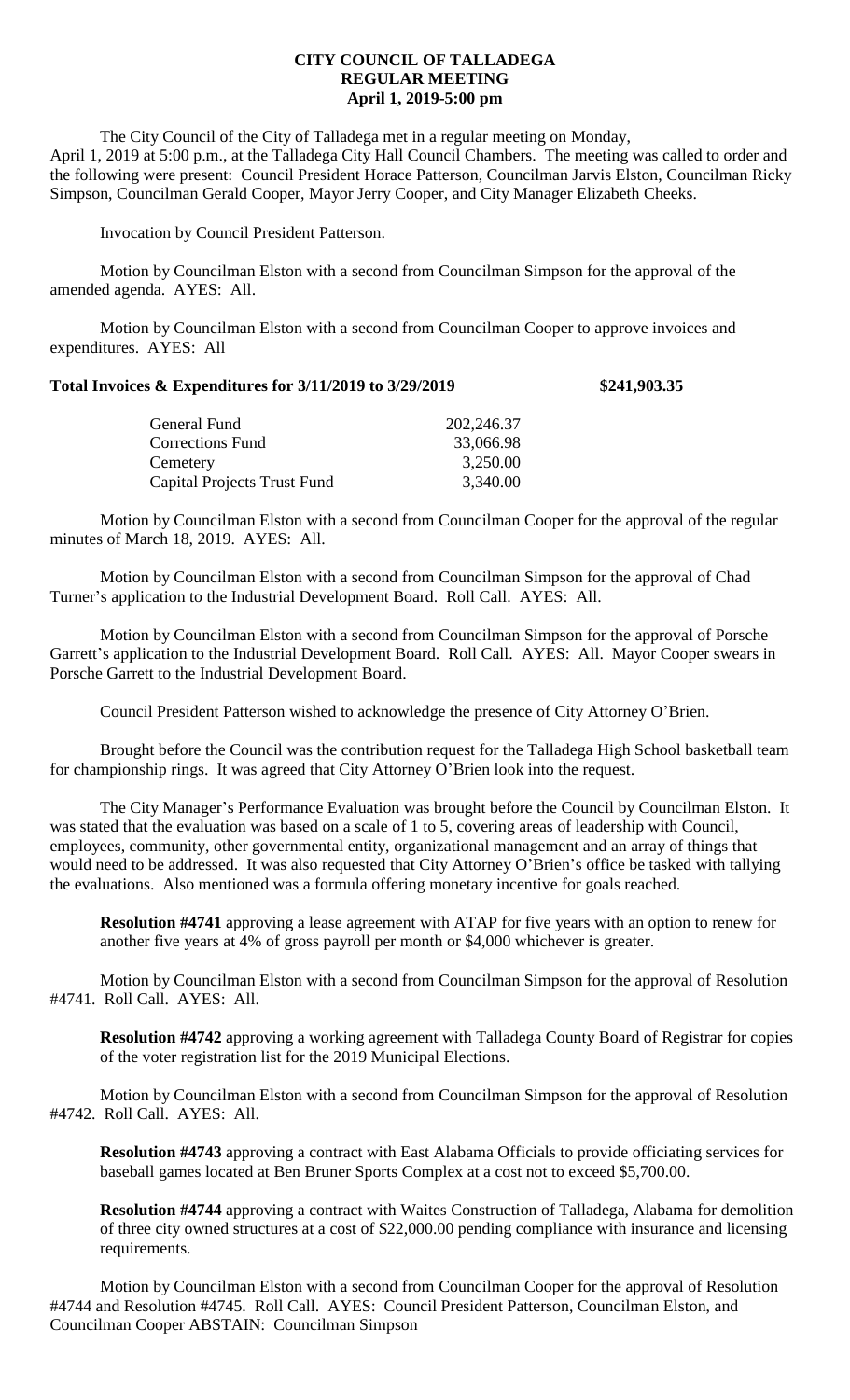**Resolution #4745** approving a contract with InSite Engineering for design and CE&I services for roadway improvements to Gertrude Street at a cost not to exceed \$34,800.00.

**Resolution #4746** approving surplus of the old analog sound system.

Motion by Councilman Elston with a second from Councilman Simpson for the approval of Resolution #4745 and Resolution #4746. Roll Call. AYES: All.

Motion by Councilman Simpson with a second from Councilman Elston to approve the invoices and expenditures for the Water Department. AYES: All.

## **Water Department Expenditures for 3/11/19-3/29/19 \$429,038.76** Water/Sewer Fund 429,038.76

**Resolution #4747** approving a contract with InSite Engineering for design and CE&I services for replacement of a generator at the Main Wastewater Treatment Plant at a cost not to exceed \$19,700.00.

**Resolution #4748** approving a contract with InSite Engineering for design and CE&I services for resurfacing the parking lot at the Main Wastewater Treatment Plant at a cost not to exceed \$14,850.00.

**Resolution #4749** approving a change order on the contract with REV Construction for the rehabilitation of the Battle Street Sewer System Project in the amount not to exceed \$10,000.00.

Motion by Councilman Elston with a second from Councilman Cooper for the approval of Resolution #4747 to Resolution #4749. Roll Call. AYES: All.

Motion by Councilman Simpson with a second from Councilman Elston to excuse the absence of Councilman Street. AYES: All.

Council President Patterson wished to take a point of personal privilege at this time and commented on the tragic event that happened this week and wished to extend deep appreciation to the first responders and the police station.

Councilman Cooper commented that if alcohol was the cause of this incident then a second look should be looked into to see if something else could be done.

Councilman Simpson also wished to express his gratitude to the fire department and police department.

Councilman Elston wished to express his appreciation to the first responders and paramedics.

Mayor Cooper commented that he was having coffee down the street when the tragic event occurred and wished to thank the first responders.

Council President Patterson requested that his appreciation to the fire department be relayed to them.

City Manager Cheeks informed the Council that Talladega was featured in Alabama Power's magazine in an upbeat article titled "Transforming Dega." It was also mentioned that the City's Facebook page had been redone and revitalized. Also mentioned was the Annual Spring Clean Up Day held on Friday and Saturday with tires, mattresses, and sofas being brought for disposal. City Manager Cheeks also wished to remind everyone about the opening of baseball season on Saturday, and April in Talladega next weekend. She also wished to congratulate the five new police recruits.

Councilman Simpson wished to thank City Manager Cheeks for all she's been doing; stating that the City is looking so nice and clean.

Councilman Elston also wished to echo the sentiments of Councilman Simpson; stating that he had seen her riding around in ward 2 on the weekend. He also wished to acknowledge the presence of Board of Education member, Mary McGhee.

Council President Patterson requested that City Manager Cheeks send notes of appreciation to property owners on the Square thanking them for their hard work on their buildings.

Motion by Councilman Elston with a second from Councilman Simpson to adjourn.